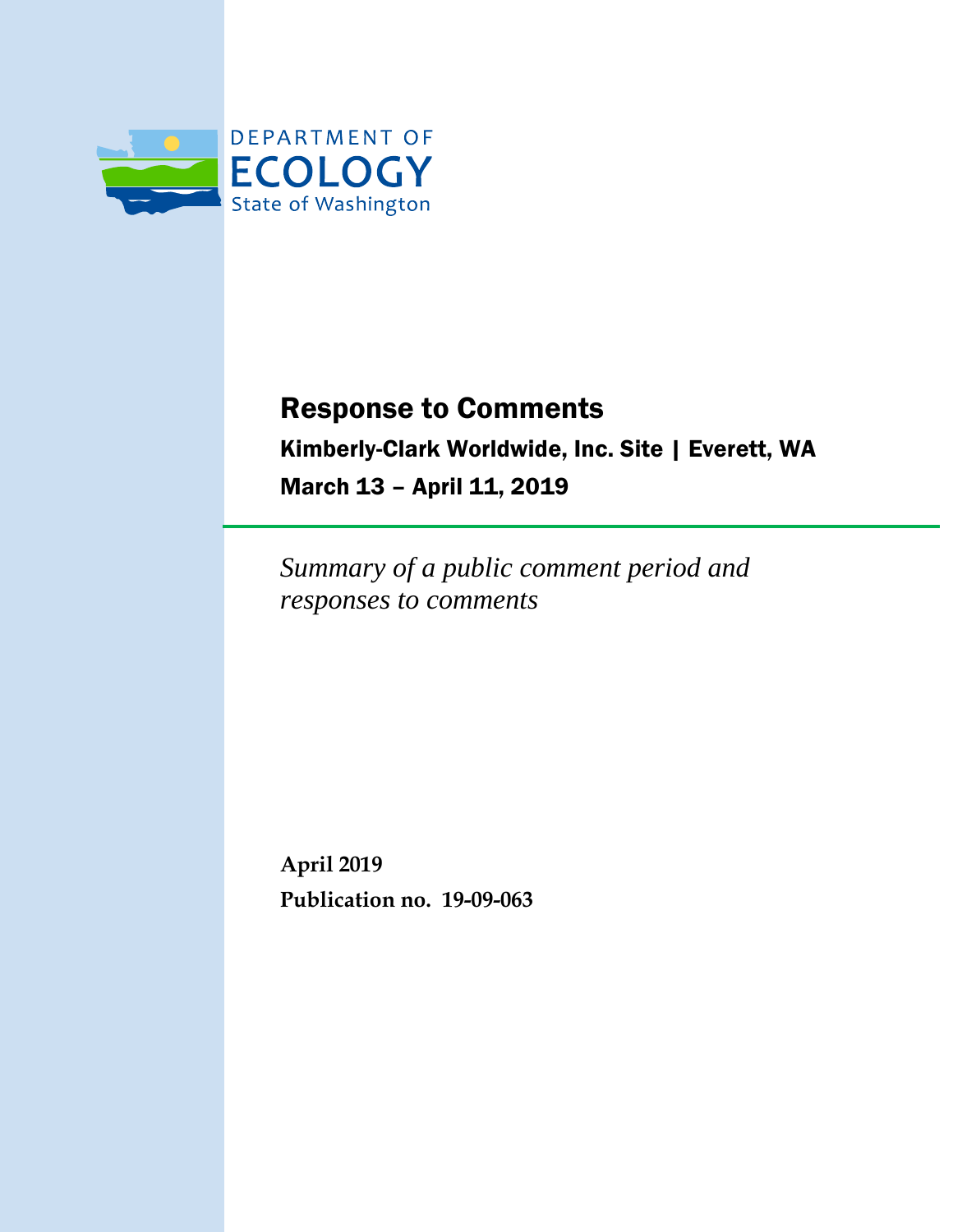### **Publication and Contact Information**

This publication is available on the Department of Ecology's website at [https://fortress.wa.gov/ecy/gsp/Sitepage.aspx?csid=2569](https://fortress.wa.gov/ecy/publications/SummaryPages/xx05xxx.html)

For more information contact:

Toxics Cleanup Program 300 Desmond Drive SE Lacey, WA 98503 Phone: 360-407-7170

Washington State Department of Ecology – [www.ecology.wa.gov](http://www.ecology.wa.gov/)

| Headquarters, Lacey                 | 360-407-6000 |
|-------------------------------------|--------------|
| Northwest Regional Office, Bellevue | 425-649-7000 |
| Southwest Regional Office, Lacey    | 360-407-6300 |
| Central Regional Office, Yakima     | 509-575-2490 |
| Eastern Regional Office, Spokane    | 509-329-3400 |

Ecology publishes this document to meet the requirements of [Washington Administrative Code](http://apps.leg.wa.gov/wac/default.aspx?cite=173-303-840)  [173-303-840 \(9\).](http://apps.leg.wa.gov/wac/default.aspx?cite=173-303-840)

*To request ADA accommodation including materials in a format for the visually impaired, call Ecology at 360-407-7170 or visit [https://ecology.wa.gov/accessibility.](https://ecology.wa.gov/accessibility) People with impaired hearing may call Washington Relay Service at 711. People with speech disability may call TTY at 877-833-6341.*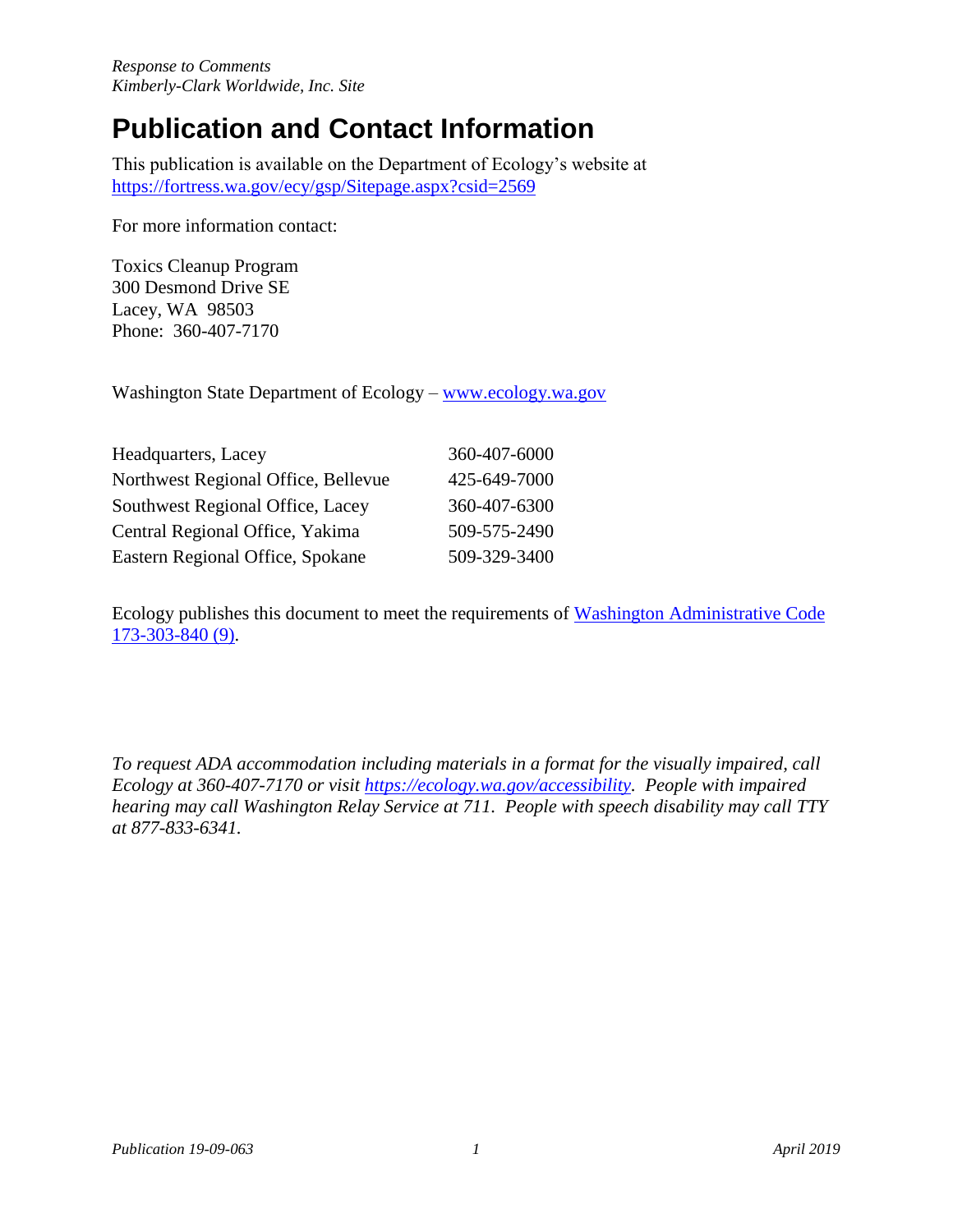### Response to Comments

*Kimberly-Clark Worldwide, Inc. Site*

*Everett, WA March 13 – April 11*

Toxics Cleanup Program Washington State Department of Ecology Lacey, Washington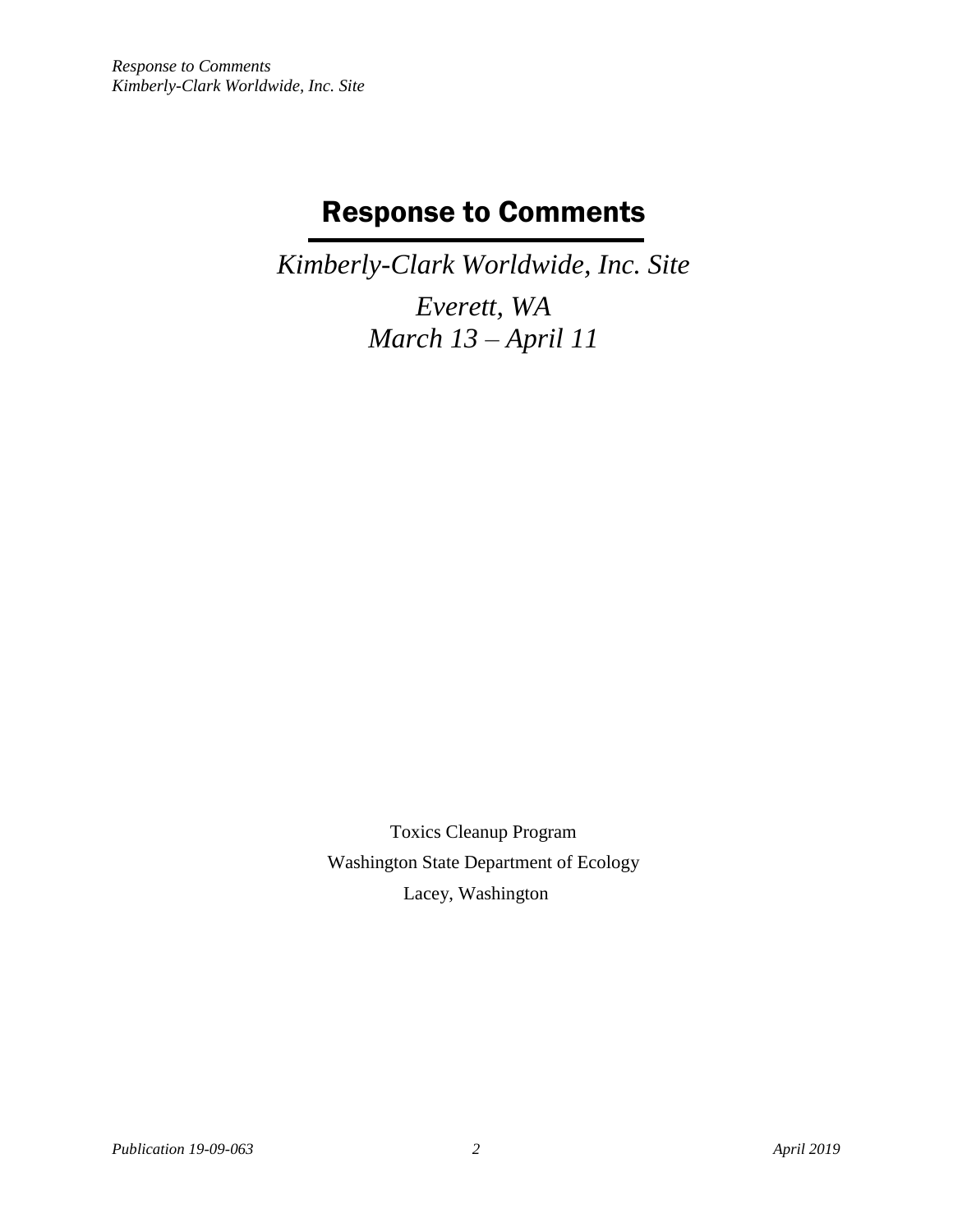*Response to Comments Kimberly-Clark Worldwide, Inc. Site*

This page is purposely left blank.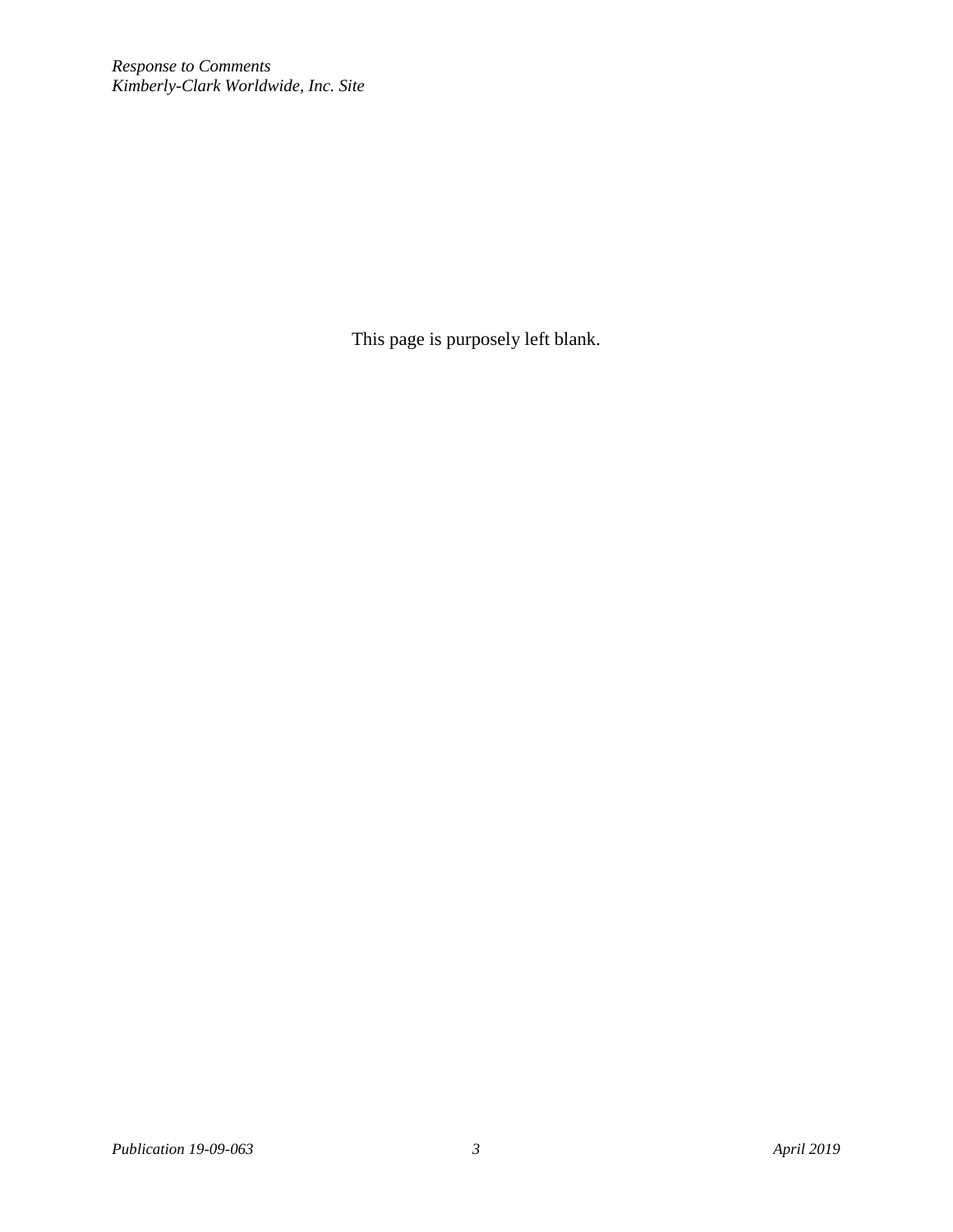# Table of Contents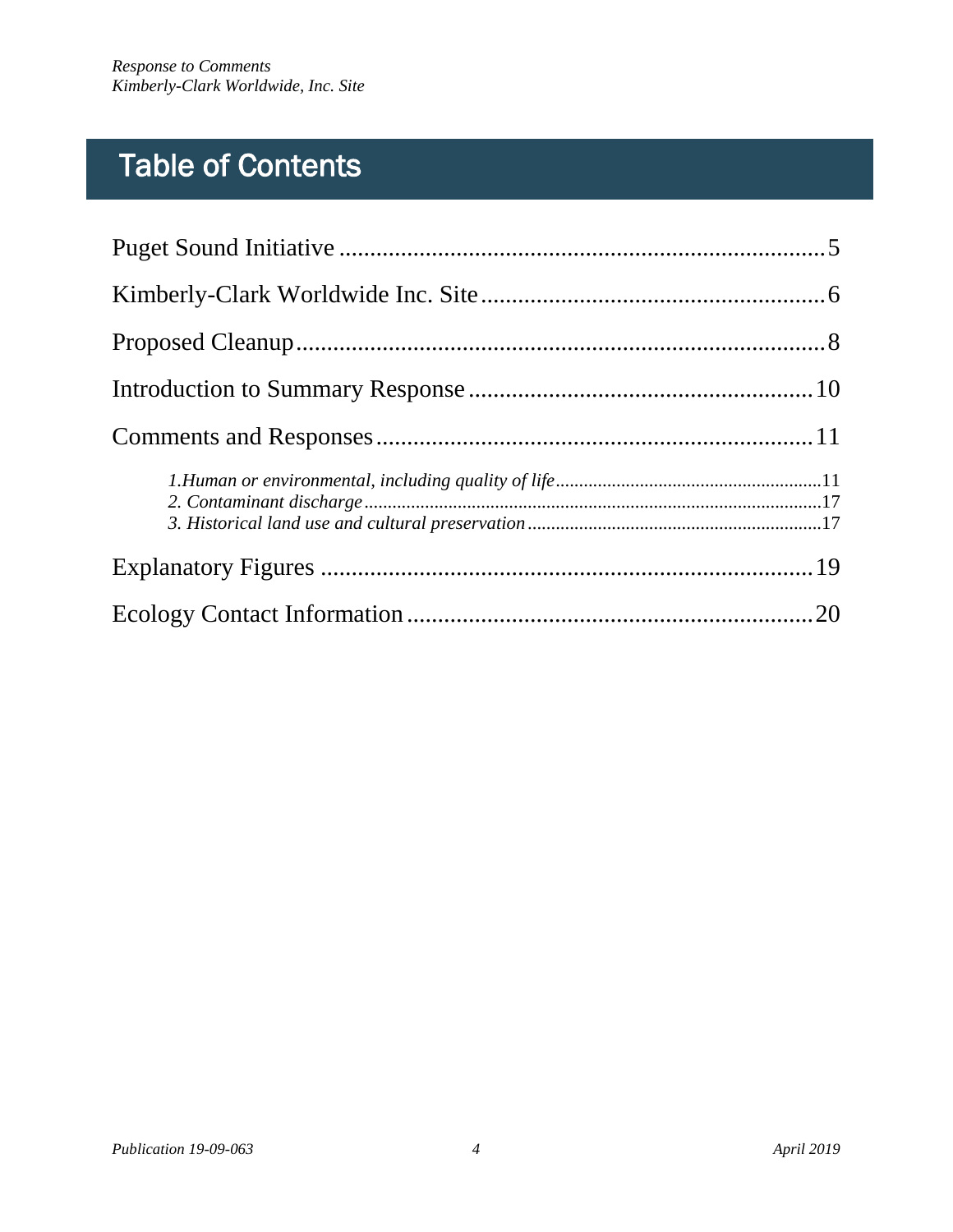### Puget Sound Initiative

#### Protecting and Restoring Puget Sound

The Puget Sound Initiative, established by the Washington State Legislature, is a collaborative effort between local, tribal, state and federal governments, business, agricultural and environmental interests, and the public to restore and protect the Puget Sound.

Contaminated sites around the shorelines are a leading source of pollution to the Puget Sound. Ecology has accelerated its efforts to clean and restore these contaminated sites within identified priority bays. Within these bays, Ecology is cleaning up 50-60 sites within one-half mile of the Sound. Cleanup actions will help to reduce pollution and restore habitat and shorelines in Puget Sound, resulting in larger areas of usable shoreline habitat for fish, wildlife and people.



#### Port Gardner Baywide Cleanup

In Port Gardner Bay, local, state and federal agencies, local tribes, businesses and property owners are working to restore the waterfront – cleaning up several old industrial sites and restoring waterfront areas for fish, animals and people. This unique, baywide collaboration means cleanup and restoration are happening faster. Important waterfront uses shipbuilding, parks, recreation, housing, fishing, cultural uses and others – can thrive in a revitalized and healthy waterfront environment.

Sites in the Port Gardner Bay area include (see map on page 21):

- **Bay Wood Products**
- **East Waterway**
- **Everett Shipyard, Inc.**
- **Everett Smelter (Lowlands)**
- **ExxonMobil ADC**
- **Jeld-Wen**
- **Kimberly-Clark Worldwide, Inc.**
- **North Marina Ameron/Hulbert**
- **North Marina West End**
- **TC Systems, Inc.**
- **Weyerhaeuser Mill A Former**

*For more information on these sites visit:*

[http://www.ecy.wa.gov/programs/tcp/sites\\_brochure/psi/everett/psi\\_everett.html](http://www.ecy.wa.gov/programs/tcp/sites_brochure/psi/everett/psi_everett.html)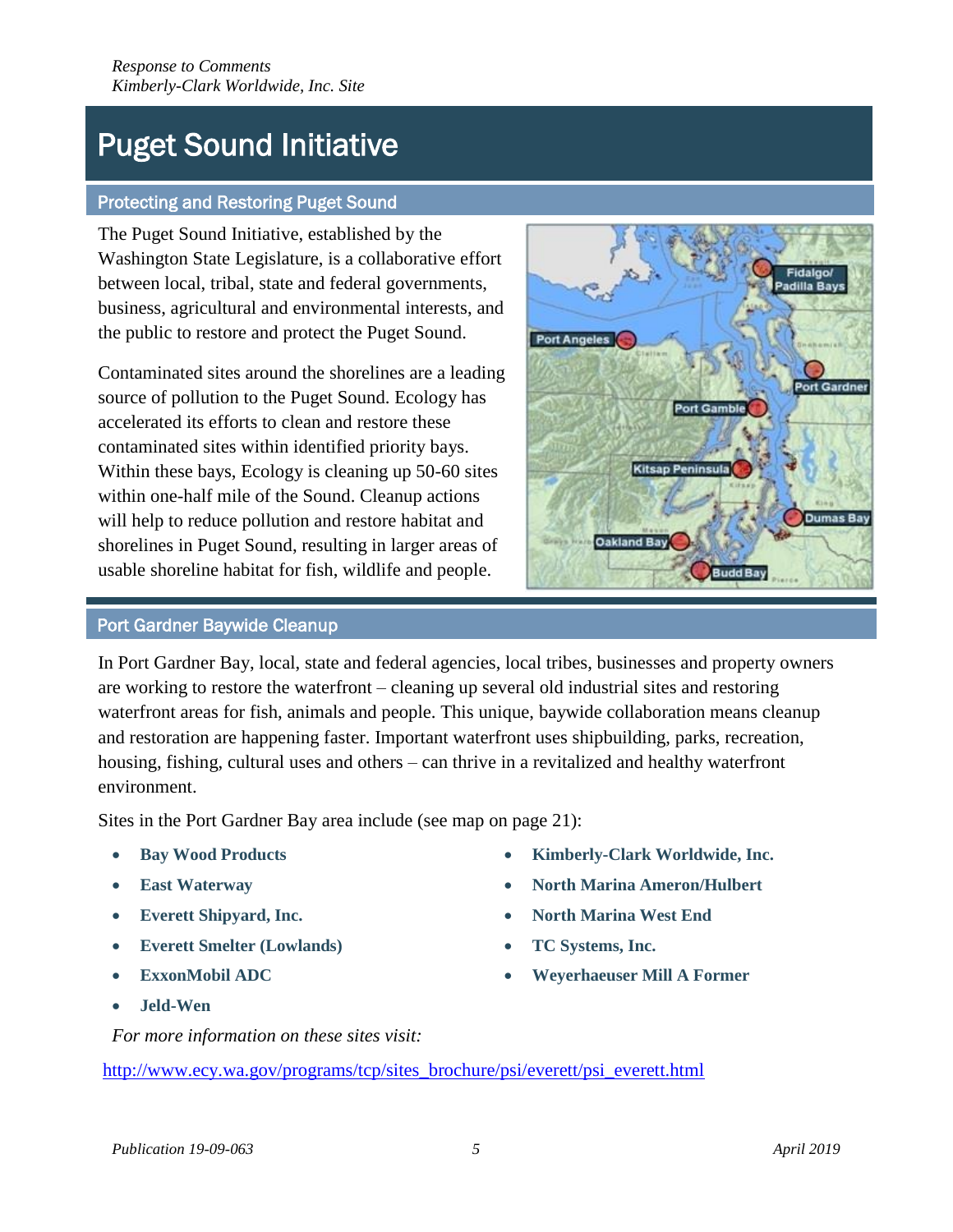# Kimberly Clark Worldwide Inc. - Site

### Site Background Cleanup and Status

#### **Background**

The property was first developed in the early 1900s and was used for pulp and paper manufacturing from 1931 to 2012. Other uses included bulk petroleum storage and sawmilling. All manufacturing operations at the facility stopped in 2012, and the former structures were demolished with the exception of the warehouse building on the south side and wastewater treatment facilities on the north side. The property includes about 56 acres of uplands and 12 acres of adjacent tidelands.



In 2012, Ecology entered into a legal agreement, called an Agreed Order (Order), with the Kimberly-Clark Worldwide company for the upland portion of their property. Kimberly-Clark is the Potentially Liable Person at the Site. The in-water area of the Site, known as East Waterway, will be addressed under a separate Order. This will allow cleanup of the upland area to keep pace with potential redevelopment opportunities.

Under the upland Order, Kimberly-Clark conducted a significant interim cleanup action beginning in 2013, to address contaminated soil and groundwater encountered during mill demolition. An interim action is a remedial action that cleans up part of a site. The 2013 interim action removed about 39,000 tons of contaminated soil and more than 6,000 gallons of petroleum contaminated water.

The main contaminants that were addressed as part of the 2013 interim action were metals such as copper and lead, petroleum, polycyclic aromatic hydrocarbons (PAHs), and xylenes. After the interim action, Kimberly-Clark conducted a remedial investigation (RI)/feasibility study (FS) that identifies the nature and extent of contamination in soil and groundwater at the Site along with cleanup alternatives. A draft RI/FS report is being prepared for the upland portion of the Site.

#### Cleanup Status

In December 2012, Ecology and the Potential Liable Person (PLP) - Kimberly-Clark Worldwide, Inc. - entered into an Agreed Order for Site cleanup of the uplands area. The Agreed Order required the PLP to develop a Remedial Investigation and Feasibility Study (RI/FS) work plan to evaluate the nature extent of Site contamination, an RI/FS report, and a draft Cleanup Action Plan (CAP) for upland remediation.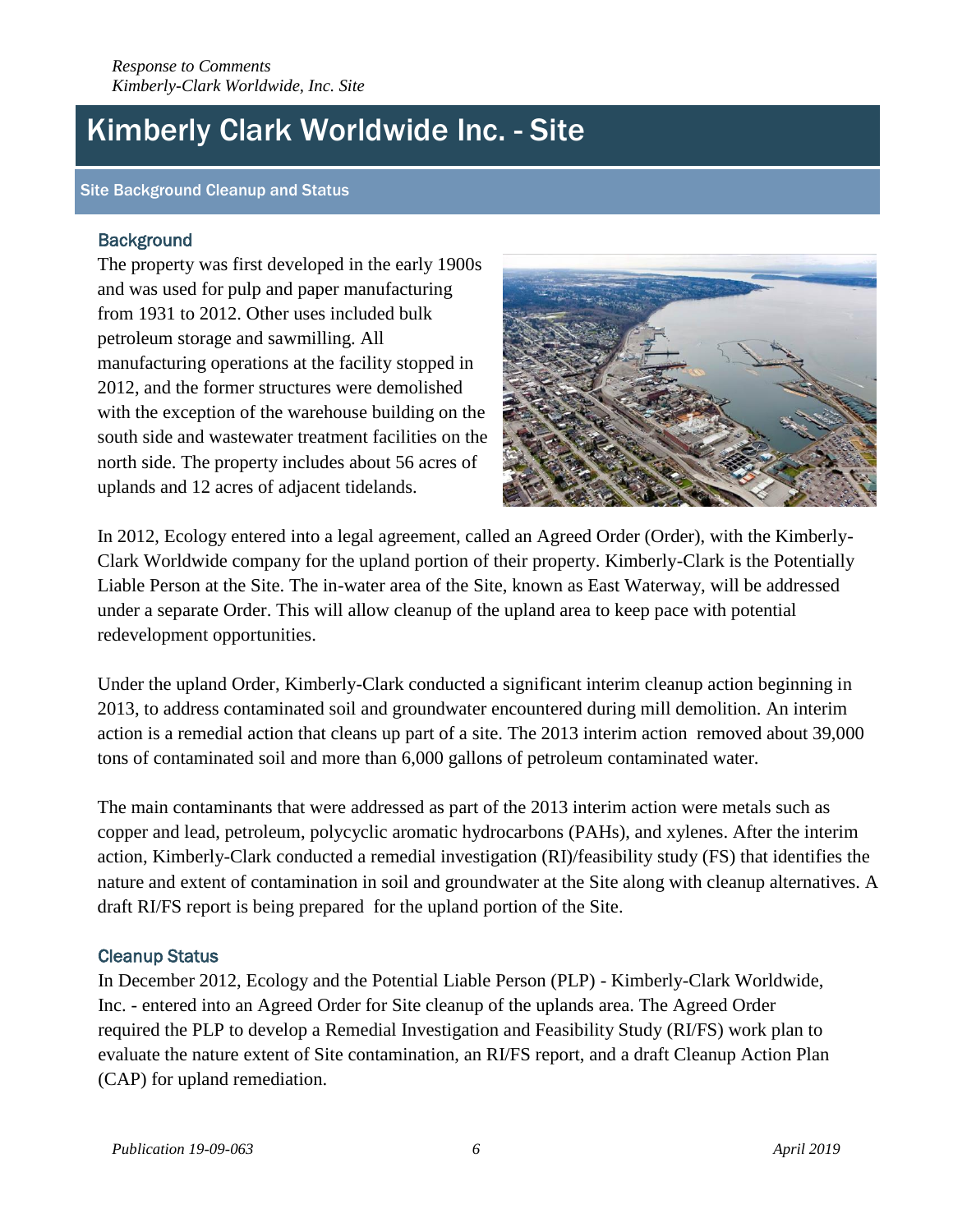The in-water area of the Site is within Everett's East Waterway and is being addressed under a separate Agreed Order (See East Waterway Site).

Work to date includes:

**First Interim Action, 2013:** K-C conducted an interim action in the upland portion of the Site during the mill demolition activities. As part of the interim action, K-C removed about 39,000 tons of contaminated soil and more than 6,000 gallons of petroleum contaminated water.

**RI/FS:** Following completion of the upland interim action, over 1,000 samples consisting of a combination of soil, groundwater, intertidal porewater, and air were collected as part of a comprehensive Remedial Investigation to assess the nature and extent of contamination in the upland area. K-C prepared and submitted a draft RI/FS report in March 2016 and collected additional data to fill data gaps that Ecology identified during their review of the draft report. The RI/FS report and draft cleanup action plan (DCAP) are expected to be completed in 2019.

The project is now entering a **Second Interim Action** to address additional contamination identified in the Remedial Investigation. This contamination needs to be resolved quickly to respond to pending redevelopment projects.

#### **The planned interim action consists of:**

- Addressing additional contamination in upland soil.
- Decommissioning inactive pipes that may discharge to upland area shallow groundwater and adjacent surface water. This includes the City of Everett's Combined Sewer Overflow (CSO) pipe that discharges at the PS04 location under the wharf.
- Monitoring groundwater pH throughout the removal of crushed material (CM) on the Site, and potential implementation of contingency action(s) to neutralize groundwater pH if needed.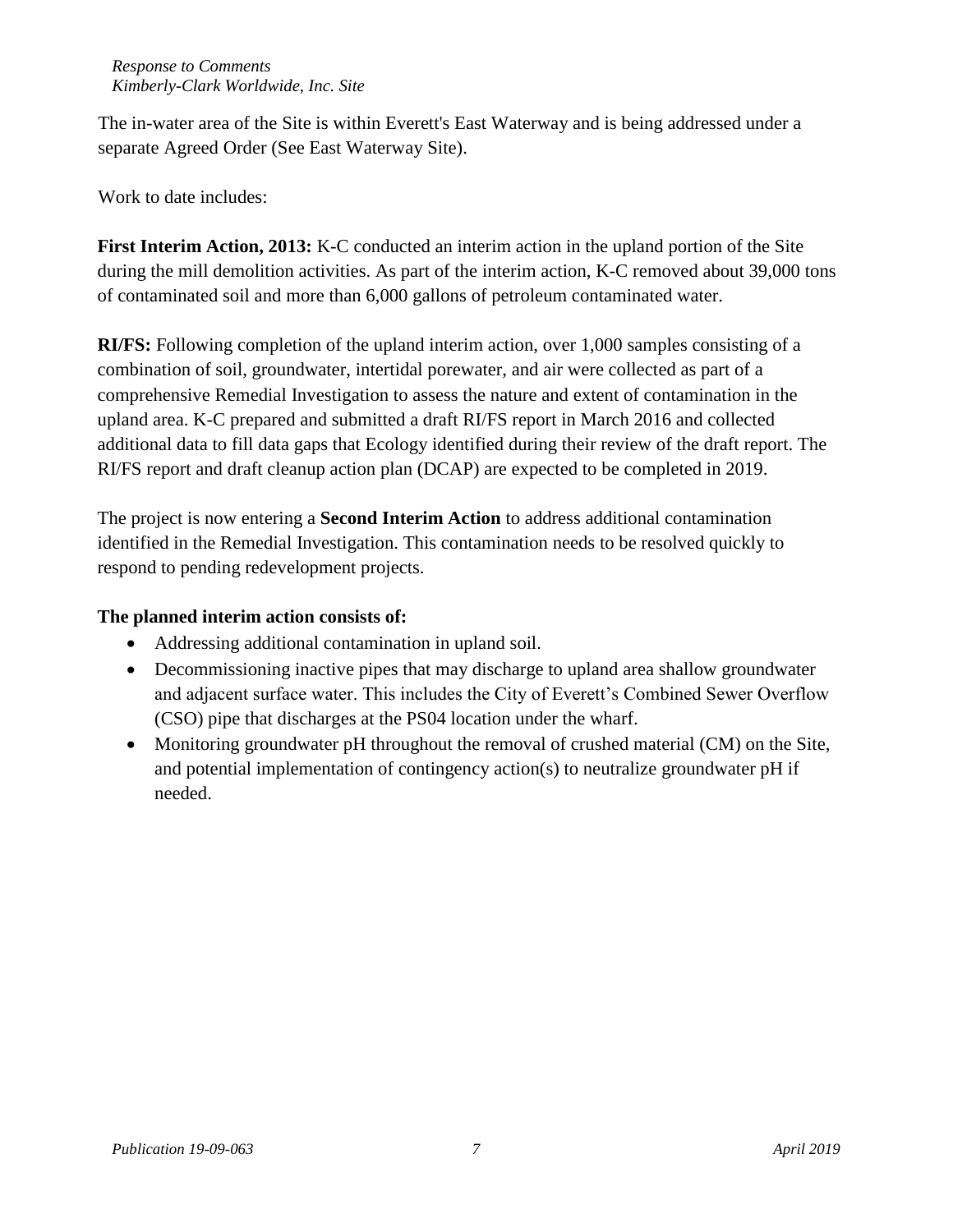# Proposed Cleanup

The following documents have been issued for the Kimberly-Clark Worldwide, Inc. Site and describe the anticipated cleanup actions for the Site.

#### **Overview of the Amended Agreed Order**

The RI showed additional contamination in upland soil. This contamination needs to be resolved more quickly to respond to pending redevelopment projects. In addition, inactive pipes need to be plugged to prevent the potential discharge of shallow groundwater from the upland area to adjacent surface water. This includes the City of Everett's Combined Sewer Overflow (CSO) pipe that discharges at the PS04 location under the wharf.

The interim action also includes monitoring groundwater pH levels and any necessary groundwater treatment while the crushed material is removed from the Site. The material, primarily composed of concrete, brick, and masonry, was spread on the Site during the mill demolition in 2013. The removal of the material is not part of Ecology's Interim Cleanup action (see more details in the next section).

Ecology prepared an Amended Agreed Order to allow for the actions described above at the Site. The Interim Action Work Plan (Appendix G to the Amended Order) describes the process for managing contaminated soil and groundwater in the soil removal areas and details the approach for plugging pipes and monitoring groundwater pH.

Nine areas are targeted for soil removal as part of this interim action. The contaminants in one or more of the soil removal areas include copper, lead, mercury, zinc, petroleum, polychlorinated biphenyls (PCBs), and PAHs.

Over 20 inactive pipes have been identified for plugging including the city's CSO. The CSO pipe is deteriorated and its current location may interfere with planned redevelopment. The city will temporarily re-route the existing CSO pipe and then install a CSO pipe at a different location. Groundwater pH levels will be monitored for areas where crushed materials are present including down gradient areas towards East Waterway.

#### **Overview of the SEPA Checklist and Determination of Non-significance**

SEPA makes sure that environmental impacts are considered during agency decision-making. The interim action is being conducted in accordance with the states Model Toxics Control Act (MTCA) and will occur at about the same time as another project that is taking place at the Site.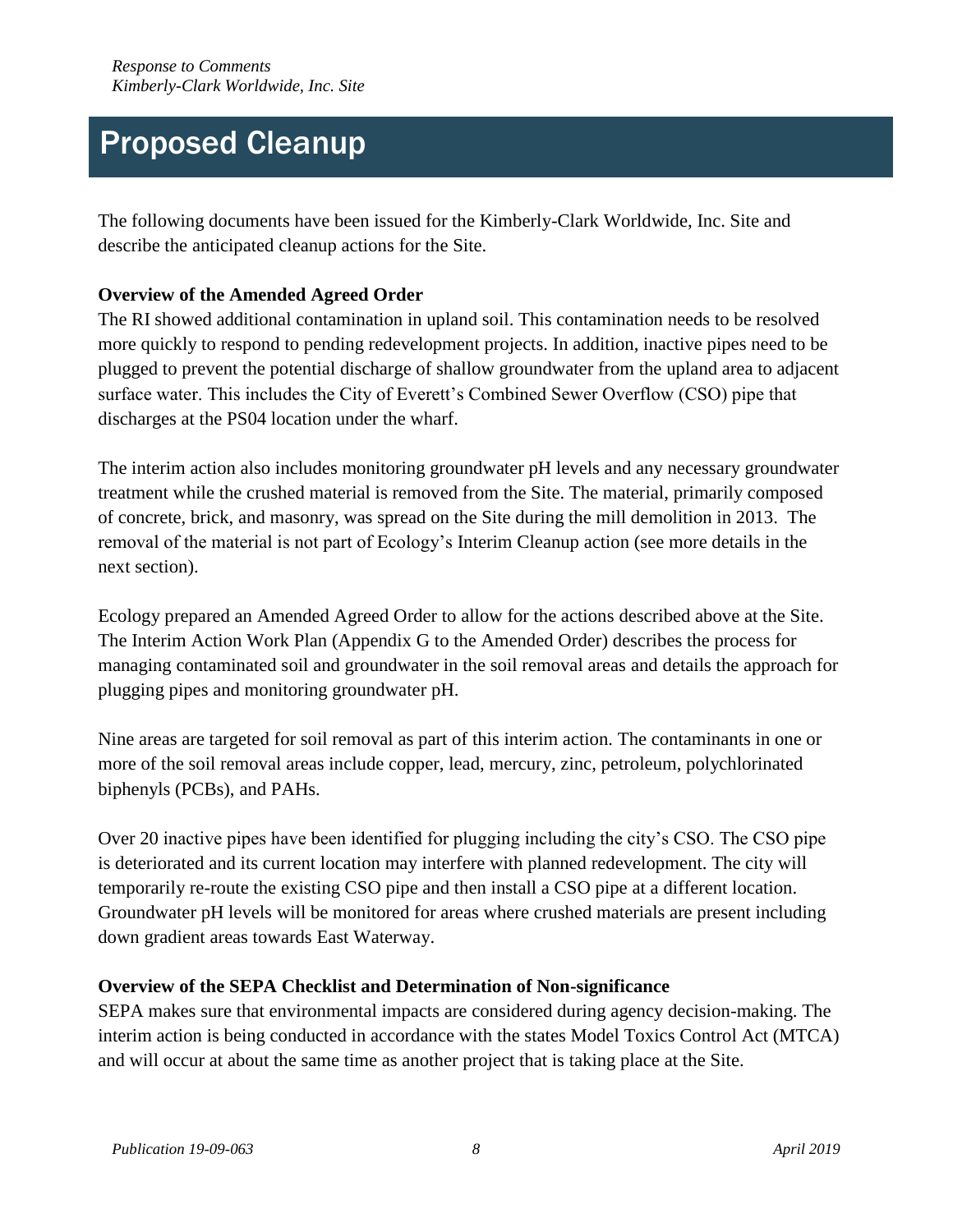#### *Response to Comments Kimberly-Clark Worldwide, Inc. Site*

Kimberly-Clark is working separately with the Snohomish Health District to remove the crushed material. Both actions will occur before the Site can be redeveloped. A SEPA checklist was prepared to identify potential environmental impacts of the combined projects on the surrounding environment. It was led by the City of Everett with Ecology as co-lead. The checklist and determination were available for public comment thru the City of Everett webpage: [https://everettwa.gov/CivicAlerts.aspx?CID=37.](https://everettwa.gov/CivicAlerts.aspx?CID=37)

The city and Ecology determined that the environmental cleanup of the Site and removal of the crushed material will not have a probable significant adverse impact on the environment and have issued a Mitigated Determination of Non- Significance.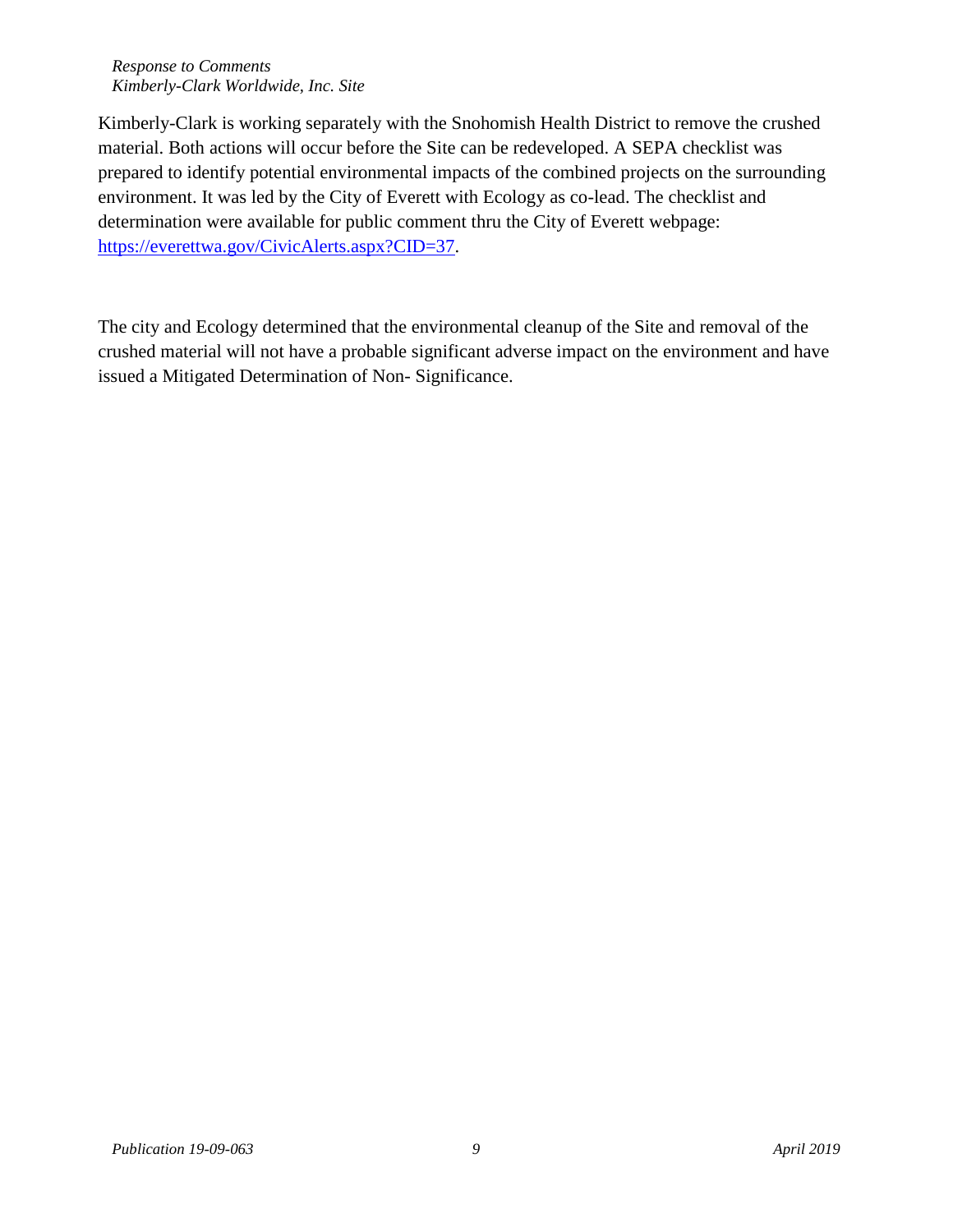## Introduction to Summary Response

A significant milestone was reached recently with the issuance of the following draft documents at the Kimberly-Clark Worldwide, Inc. Site:

- Amended Agreed Order
- **Interim Action Work Plan (Exhibit G to the Amended Agreed Order)**
- **EPA Mitigated Determination of Non-significance**

These draft documents were issued for a public comment period from March 13, 2019 through April 11, 2019. During the public comment period, Ecology provided the following public involvement materials and opportunities:

- 1. Distributed a fact sheet describing the Site and the documents through a mailing to addresses in the area and other interested parties.
- 2. Published a paid display ad in *The Daily Herald* and the *Snohomish County Tribune.*
- 3. Published a notice in the Toxics Cleanup Program Site Register.
- 4. Posted draft documents on the Ecology website.
- 5. Provided copies of the documents through information repositories at:
	- Ecology's Headquarters Office
	- Everett Public Library

This summary response to public comment provides information about the Kimberly-Clark Worldwide, Inc. Site and responds to comments received during the public comment period. Ecology has reviewed and carefully considered all comments received on the draft documents and determined that no significant changes to the documents issued for public review were needed.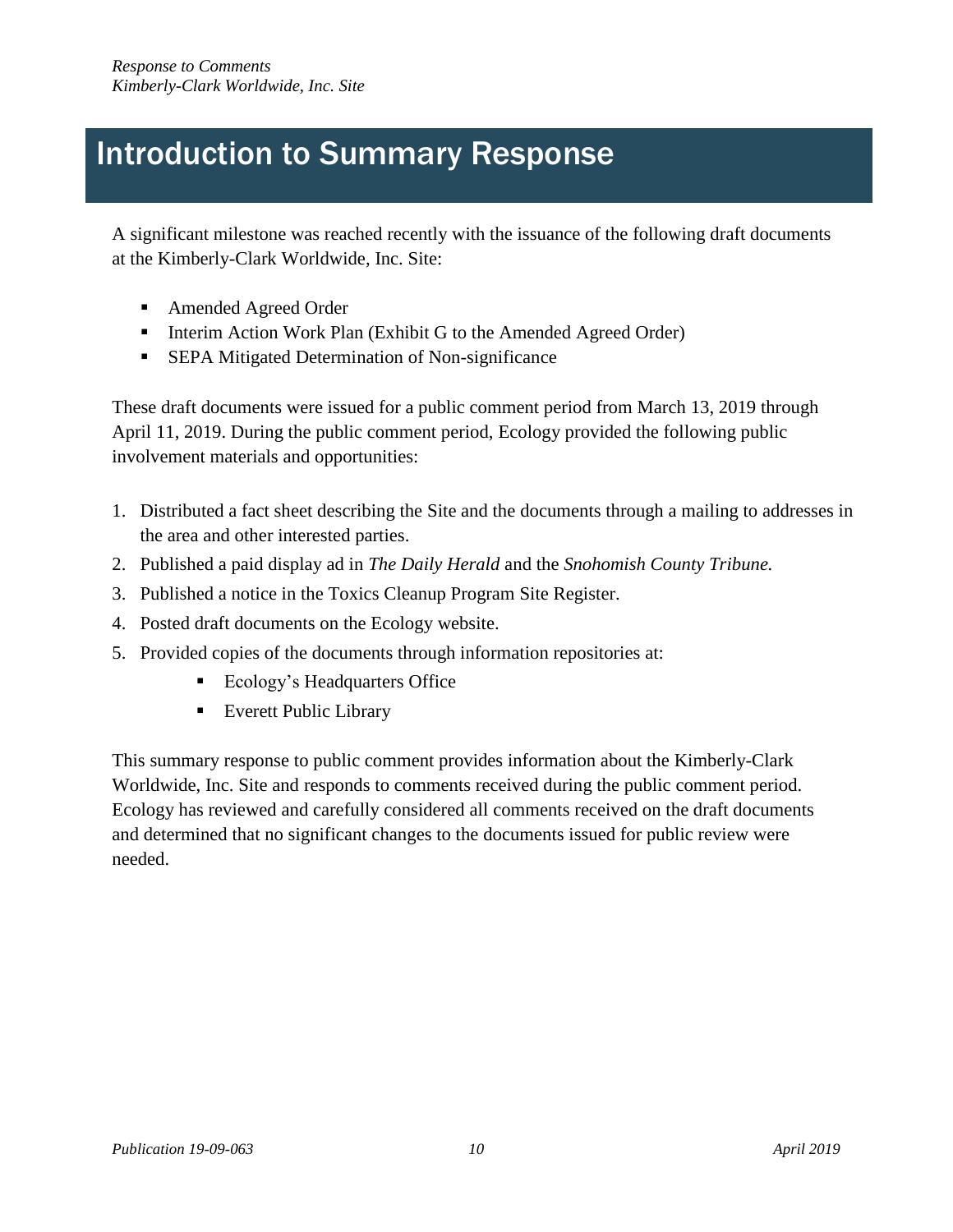### Comments and Responses

The comments received were reviewed and evaluated by Washington State Department of Ecology. Comments were categorized by commenter for response. The comments generally address the following topics:

- *1. Human or environmental health, including quality of life*
- *2. Contaminant discharge*
- *3. Historical land use and cultural preservation*

A total of 4 persons provided comments regarding the draft documents. In the comment table, each commenter is referenced by an assigned commenter number.

#### *List of Commenters:*

- Naval Station Everett (Thomas Dildine) Commenter A-1
- Individual (Fay Valerie Patterson) Commenter I-1
- Individual (David Gunderson) Commenter I-2
- Stillaguamish Tribe of Indians (Kerry Lyste) Commenter T-1

#### *1. Human or environmental health, including quality of life*

Responses included in this category relate to comments about human or environmental health, including quality of life health during cleanup and future land development.

| <b>Comment</b>                               | <b>Ecology's Response</b>                         |
|----------------------------------------------|---------------------------------------------------|
| Commenter A-1                                | The City of Everett can be contacted for          |
| (SEPA comment sent to City of Everett and    | response to issues concerning the quality of life |
| Ecology)                                     | for sailors and their families, maintaining       |
|                                              | environmental stewardship while maintaining       |
| Reference is made to the Proposed Mitigated  | readiness, and national security or about any     |
| Determination of Non-Significance, SEPA 18-  | future development at the site is of concern and  |
| 022. Please accept the following comments on | interest.                                         |
| behalf of NAVSTA Everett:                    |                                                   |
|                                              | Future development of the site will require a     |
|                                              | Shoreline permit and/or a SEPA application        |
|                                              | which requires notice to surrounding properties.  |
|                                              |                                                   |
|                                              |                                                   |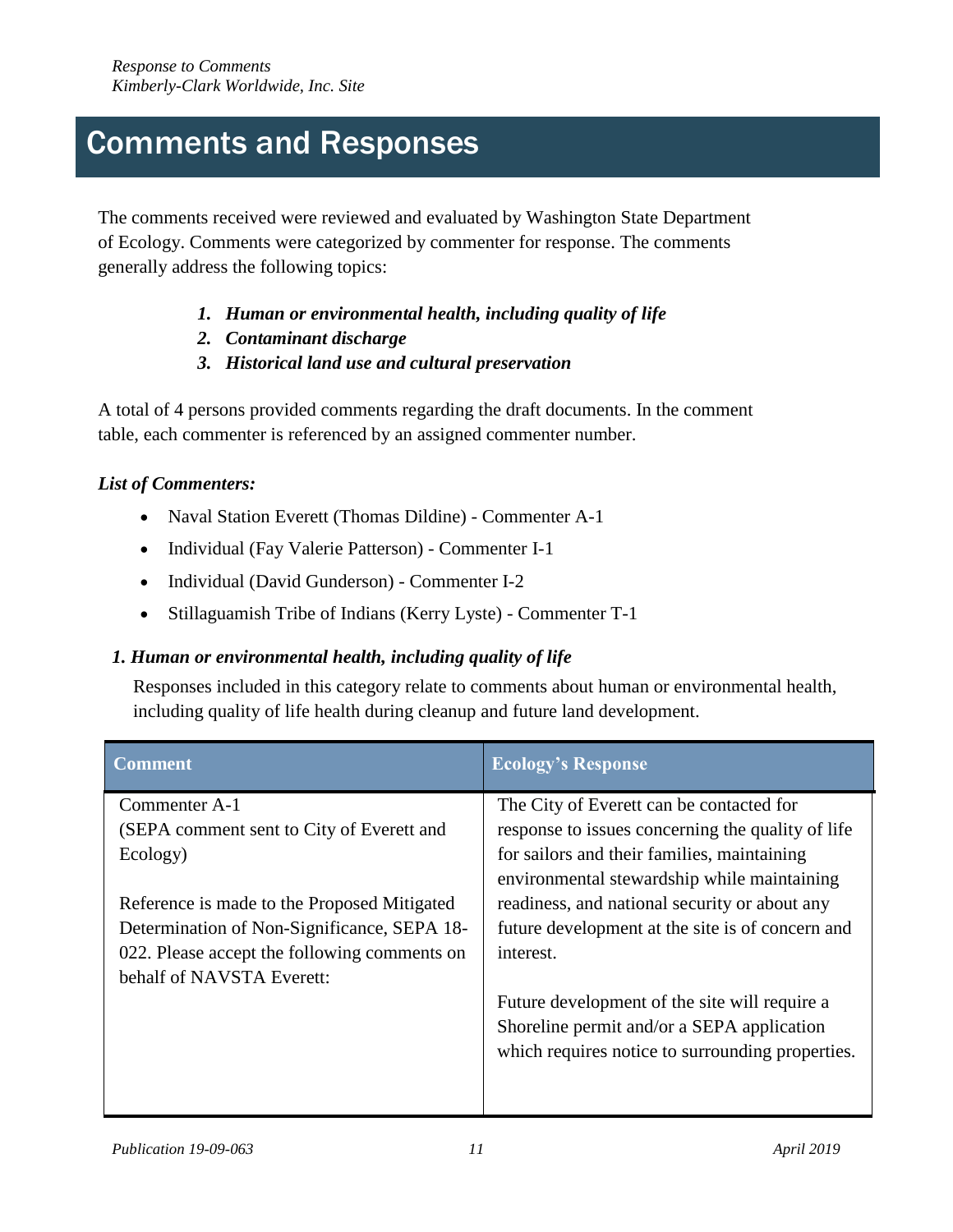| <b>Comment</b>                                                                                                                                                                                                                                                                                                                                                                                                                                               | <b>Ecology's Response</b>                                                                                                                                                                                                                                                                                                                                                                                                                                                                                                                                                                                                                                                                                                                                                                                                                                                                                                                                  |
|--------------------------------------------------------------------------------------------------------------------------------------------------------------------------------------------------------------------------------------------------------------------------------------------------------------------------------------------------------------------------------------------------------------------------------------------------------------|------------------------------------------------------------------------------------------------------------------------------------------------------------------------------------------------------------------------------------------------------------------------------------------------------------------------------------------------------------------------------------------------------------------------------------------------------------------------------------------------------------------------------------------------------------------------------------------------------------------------------------------------------------------------------------------------------------------------------------------------------------------------------------------------------------------------------------------------------------------------------------------------------------------------------------------------------------|
| * The subject site is located on property<br>adjacent to NAVSTA Everett, and as such, our<br>primary concerns include the quality of life of<br>our Sailors and their families, maintaining<br>environmental stewardship while maintaining<br>readiness, and national security. Any future<br>development at the site is of concern and<br>interest and the SEPA proposed action should<br>be clearly defined.                                               | You may contact Steve Ingalsbe at the City of<br>Everett Planning, Community and Economic<br>Development Department at (425)257-7135 or<br>at singalsbe@everettwa.gov for further<br>information.<br>Ecology reviewed and provided comments about<br>the BE (Biological Evaluation) to the City of<br>Everett.                                                                                                                                                                                                                                                                                                                                                                                                                                                                                                                                                                                                                                             |
| * The BE submitted with the SEPA MDNS<br>addresses probable impacts from a proposal<br>for a cold storage facility, not the proposed<br>action – MTCA Cleanup; and the removal of<br>approximately 120,000 cubic yards of crushed<br>materials. Why doesn't the BE address the<br>proposed action?<br>Thank you for the opportunity to comment.<br>Respectfully Submitted, Thomas Dildine<br><b>Environmental Program Director Naval Station</b><br>Everett. | In general, Ecology agrees with the effects<br>determinations made in the BE for the listed<br>species analyzed in the report. Below are the<br>comments Ecology provide on the BE.<br>The supplemental Habitat Assessment<br>recently provided is from 2012. This<br>appears to be too old to be considered a<br>supplement to the BE. We would like to<br>review the 2018 Critical Areas Report<br>and provide any additional comments by<br>Monday.<br>The BE only addresses redevelopment<br>$\bullet$<br>actions and does not discuss the MTCA<br>IA or demolition debris removal, all of<br>which has actions within 200 ft. of the<br>shoreline.<br>The overall shoreline development permit<br>package which includes the SEPA and the<br>BE is confusing as to the type of project<br>K-C is applying for. Most of the<br>documents only reference the MTCA IA<br>and demo debris removal. The JARPA<br>only refers to the demo removal while the |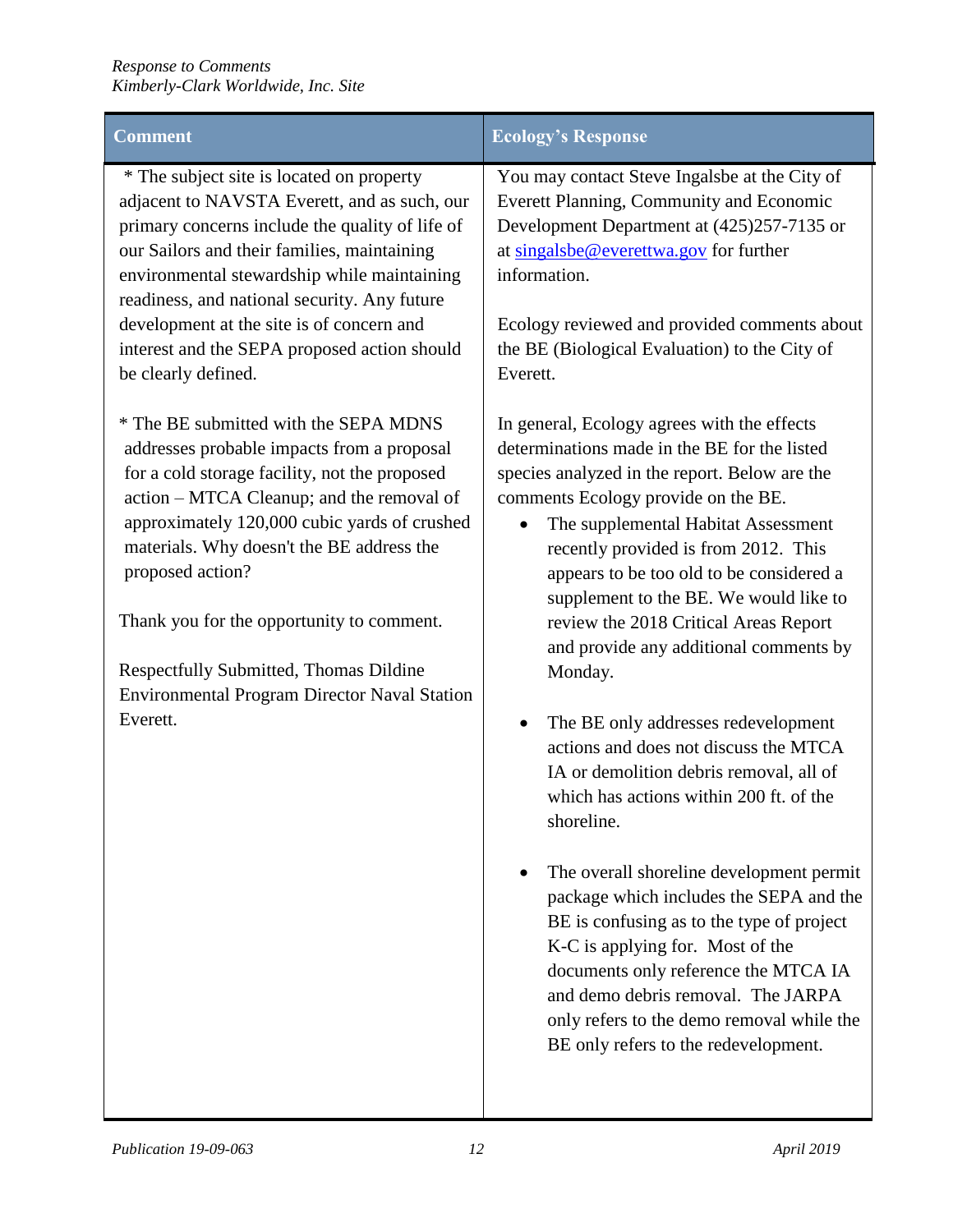| <b>Comment</b> | <b>Ecology's Response</b>                                                                                                                                                                                                                                                                                                         |
|----------------|-----------------------------------------------------------------------------------------------------------------------------------------------------------------------------------------------------------------------------------------------------------------------------------------------------------------------------------|
|                | K-C needs to clarify the project<br>description within the permit documents<br>to include the MTCA IA, the demo debris<br>removal, and the redevelopment. We<br>understand that the MTCA IA and the<br>debris removal is Phase 1 of the SEPA,<br>and the redevelopment will go out for a<br>separate SEPA review as Phase 2.      |
|                | Phase 2 actions (Section 2.2, page 9) -<br>Please clarify whether all work for Phase<br>2 will occur between depths of -10 to -32.<br>This depth range is included for the<br>proposed dredging to accommodate<br>barges, but it is not clear if this depth<br>range applies to all in-water activities.                          |
|                | <b>Marine Impact Reduction Measures</b><br>(Section 3.4, page 14) - In addition to the<br>DNR BMPs for creosote piling removal,<br>please reference and use the EPA (2016)<br>BMPs for piling removal and installation,<br>which were developed collaboratively by<br>federal, state and local government<br>agencies and tribes. |
|                | BMPs in Table 2 (Section 3.5, page 16) -<br>Part of BMP #7 is focused on work that<br>may occur in a streambed. Given that no<br>streambeds occur in the project area or<br>immediate vicinity, this BMP does not<br>seem applicable to this project and the<br>project-related BMPs described here.                              |
|                | Marine Mammals (Sections 5.2.2.2, 7.2.2,<br>and 8) - Section 5.2.2.2 only identifies<br>killer whales on the table(s) within this<br>section of the report and briefly discusses<br>sea lion and harbor seal presence.                                                                                                            |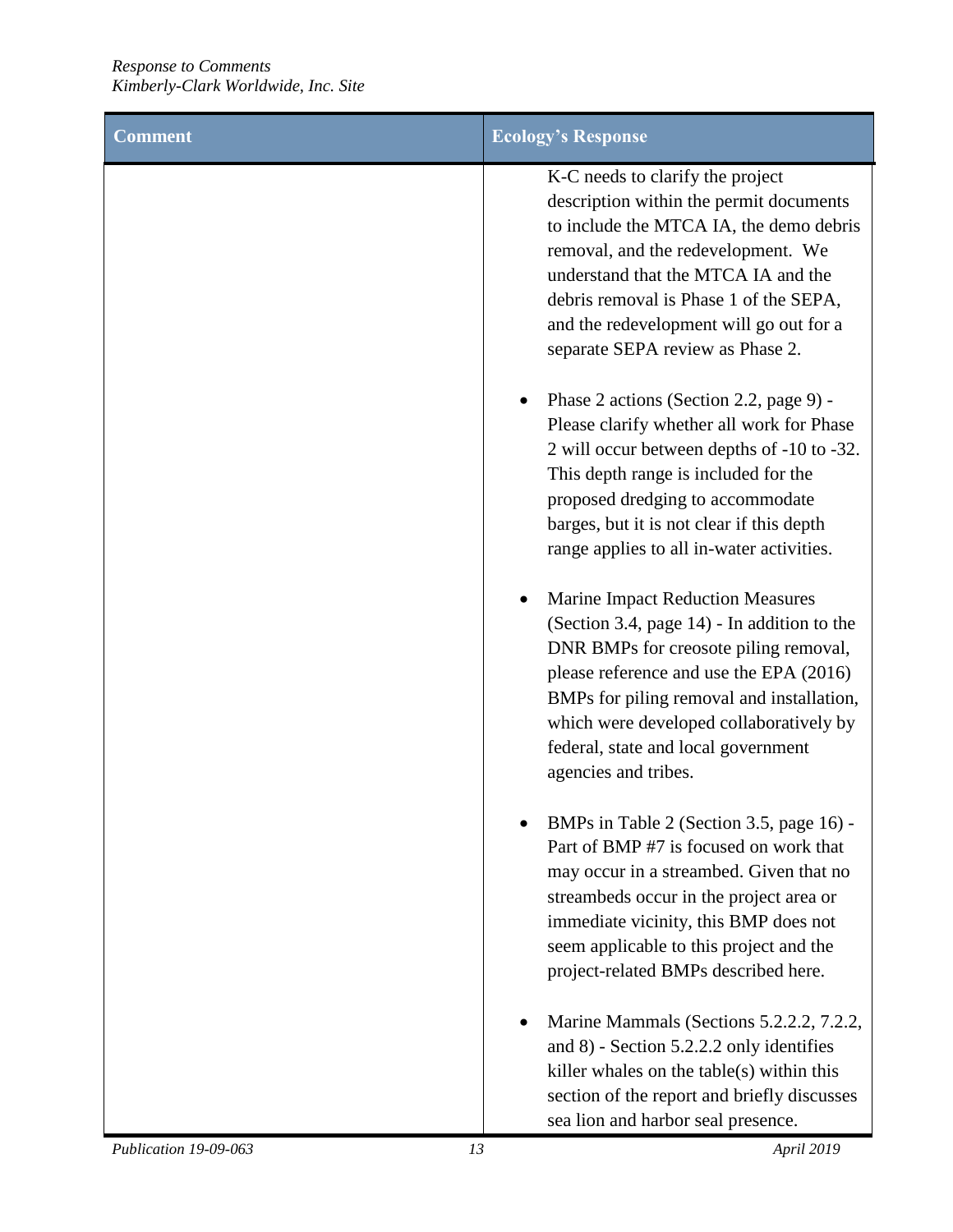| <b>Comment</b> | <b>Ecology's Response</b>                                                                                                                                                                                                                                                                                                                                                                                                                                                                                                                                                                                                                                                                                                                                                                                                                                                                                                                                                                                                                                                                                                                                                                                                                                                                                                                                                                                   |
|----------------|-------------------------------------------------------------------------------------------------------------------------------------------------------------------------------------------------------------------------------------------------------------------------------------------------------------------------------------------------------------------------------------------------------------------------------------------------------------------------------------------------------------------------------------------------------------------------------------------------------------------------------------------------------------------------------------------------------------------------------------------------------------------------------------------------------------------------------------------------------------------------------------------------------------------------------------------------------------------------------------------------------------------------------------------------------------------------------------------------------------------------------------------------------------------------------------------------------------------------------------------------------------------------------------------------------------------------------------------------------------------------------------------------------------|
|                | Given work that occurred within the last 5<br>years at the Hat Island Marina involving<br>extensive marine mammal monitoring,<br>the presence of killer whales in the<br>Whidbey Basin, and the imperiled status<br>of the Southern Resident Killer Whales<br>(SRKW) in Puget Sound, a larger<br>discussion of this species and other<br>marine mammals seems warranted. The<br>in-water project actions will likely occur<br>within the primary migration period of<br>the SRKW (i.e., fall) and marine mammal<br>monitoring may be warranted for<br>activities with the potential to generate<br>underwater noise that could influence<br>their communication, behavior and<br>related navigation through Possession<br>Sound. This effects determination should<br>be revisited following examination of<br>other project marine mammal/SRKW<br>monitoring requirements in the action<br>area and in the vicinity of this project site.<br>Marbled Murrelet (Section 7.2.1, page<br>42) - Marbled murrelet are known to use<br>areas within the lower Snohomish River<br>Estuary and within East Waterway for<br>foraging (personal experience as a MaMu<br>monitor, Audubon surveys, Homeport<br>project, and other observations). The BE<br>states "they are not expected for forage<br>regularly within the East Waterway due<br>to lack of Pacific herring and sand lance,<br>their preferred prey." |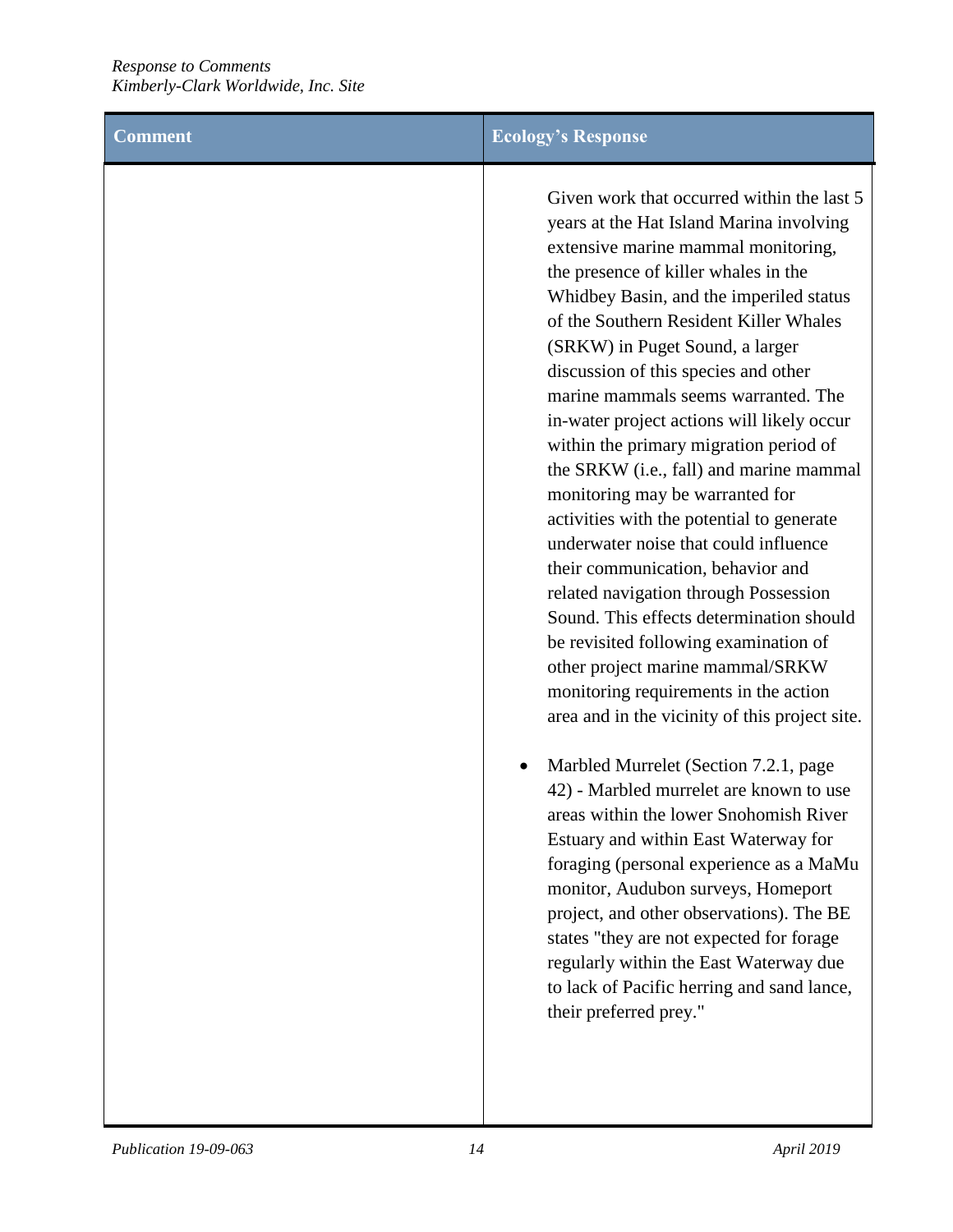| <b>Comment</b>                                                                                                                                                                                                                                                                                                                                                                                                                                                                                                                                                                                                                                                                                                                                               | <b>Ecology's Response</b>                                                                                                                                                                                                                                                                                                                                                                                                                                                                                                                                                                                                                                                                                                        |
|--------------------------------------------------------------------------------------------------------------------------------------------------------------------------------------------------------------------------------------------------------------------------------------------------------------------------------------------------------------------------------------------------------------------------------------------------------------------------------------------------------------------------------------------------------------------------------------------------------------------------------------------------------------------------------------------------------------------------------------------------------------|----------------------------------------------------------------------------------------------------------------------------------------------------------------------------------------------------------------------------------------------------------------------------------------------------------------------------------------------------------------------------------------------------------------------------------------------------------------------------------------------------------------------------------------------------------------------------------------------------------------------------------------------------------------------------------------------------------------------------------|
|                                                                                                                                                                                                                                                                                                                                                                                                                                                                                                                                                                                                                                                                                                                                                              | However, one of their primary prey<br>resources, sand lance, is documented as<br>the most common and abundant fish<br>species based on the NOAA seining data<br>presented in Table 3 Marine Species<br>Sampled in East Waterway on page<br>26. This section should be updated to<br>reflect this and align the prey resource<br>statement with the NOAA seining data.                                                                                                                                                                                                                                                                                                                                                            |
| Commenter I-1                                                                                                                                                                                                                                                                                                                                                                                                                                                                                                                                                                                                                                                                                                                                                | <b>Ecology included Best Management Practices</b>                                                                                                                                                                                                                                                                                                                                                                                                                                                                                                                                                                                                                                                                                |
| We (30 of us) here at 2514 Grand, are directly<br>above the work site there at the Kimberly-Clark<br>building and covered land along the waterfront.<br>We have children and infants at this location, as<br>well as elderly with COPD and Heart and Lung<br>diseases. We are EXTREMELY concerned<br>about the air quality that will impact us through<br>the breeze and wind off the water blows right<br>against our doors and windows. Even if these<br>are shut tight, the dust particles will indeed<br>leach in as well as settle on steps where we all<br>walk barefoot and thus into our homes. The dust<br>hazard is feared due to the asbestos, copper,<br>mercury, and other microscopic debris.<br>Ecology seemed to concentrate on the "ground" | (BMPs) and dust suppression requirements in<br>the Interim Action Workplan and in the work<br>plan for the crushed material. Ecology, the<br>Puget Sound Cleanup Air agency, and the<br>Snohomish Health District plan to attend a<br>construction kick off meeting to discuss, in<br>part, dust control. This includes measures that<br>must be taken to suppress airborne dust that<br>may result from the construction project so that<br>it does not impact surrounding properties and<br>will comply with Puget Sound Clean Air<br>Agency regulations. Early coordination with<br>Puget Sound Clean Air Agency is needed. This<br>may include the agency performing periodic<br>inspections during the removal of material. |
| contaminates rather on the health of those<br>whom will be breathing in this stuff. IE:<br>groundwater, pipes and soil are not the only<br>things to consider. We suggest either place large<br>drop cloths down the West side of each<br>apartment bldg. and home directly East of the<br>site. And/or, a light water spray over the work<br>areas would keep the "dust debris" to a<br>minimum. If there is fear this water would<br>"wash" debris into Port Gardner Bay, then<br>further thought about that exact dust debris<br>should be not only for our fish and wildlife but<br>on Human Life as well.                                                                                                                                               | Concern or complaints about excessive dust<br>should be directed to Puget Sound Clean Air<br>Agency through their online complaint form:<br>https://www.pscleanair.org/262/File-a-<br>Complaint. Or contact Ecology's project<br>manager Andy Kallus at (360) 407-7259 or<br>andrew.kallus@ecy.wa.gov.                                                                                                                                                                                                                                                                                                                                                                                                                           |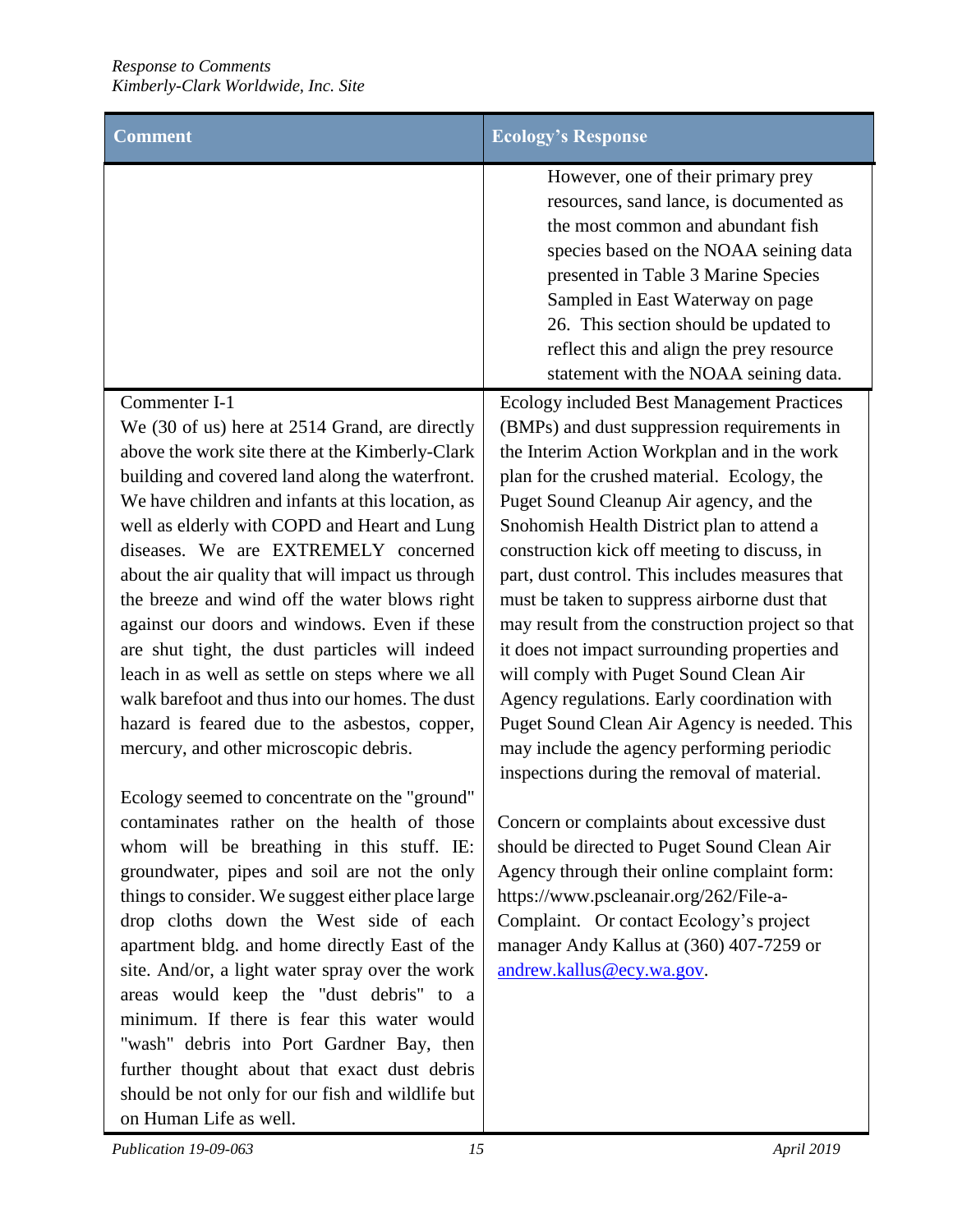| <b>Comment</b>                                                                                                                                                                                                                                                                                                                                                                                                                                                                                                                                                                                              | <b>Ecology's Response</b> |
|-------------------------------------------------------------------------------------------------------------------------------------------------------------------------------------------------------------------------------------------------------------------------------------------------------------------------------------------------------------------------------------------------------------------------------------------------------------------------------------------------------------------------------------------------------------------------------------------------------------|---------------------------|
| Why should the public be in fear if everything<br>and everyone is protected to the most extreme.                                                                                                                                                                                                                                                                                                                                                                                                                                                                                                            |                           |
| It seems there is more thought to the dirt and<br>ground than there is to our air! Fresh, CLEAN,<br>air. And who is going to take care of the dust we<br>do get in our homes? The disabled are going to<br>be exposed to dust and grit and no one is<br>thinking of these folks breathing well in the near<br>future to 10 years.                                                                                                                                                                                                                                                                           |                           |
| As far as noise, its only temporary!!!                                                                                                                                                                                                                                                                                                                                                                                                                                                                                                                                                                      |                           |
| But I AM concerned about waiting outside for<br>Paratransit for 30 minutes and breathing in all<br>this muck. Ugh!! I hope that you will take the<br>"air" into great consideration. Those whom<br>don't live here think it as minor. Yet those of us<br>that do live directly above the sight are scarred<br>and very frightened about further health issues<br>due to the dust etc. Will we be safe? Only to find<br>out 3 years from now we all end up with<br>Mercury in our bloodstream and cancer due to<br>the exposure to dust Ecology thought of as "not<br>worth the work", or money, beforehand. |                           |
| Thank you most graciously for hearing me, us,<br>out. I am one to want it done, but with as little<br>risk to the public as "possible". And money<br>should not be an issue, human well being and a<br>full life is! Please, do not make this an issue of<br>available funding.                                                                                                                                                                                                                                                                                                                             |                           |
| Money or human life, there shouldn't be a<br>question.<br><b>Most Sincerely</b>                                                                                                                                                                                                                                                                                                                                                                                                                                                                                                                             |                           |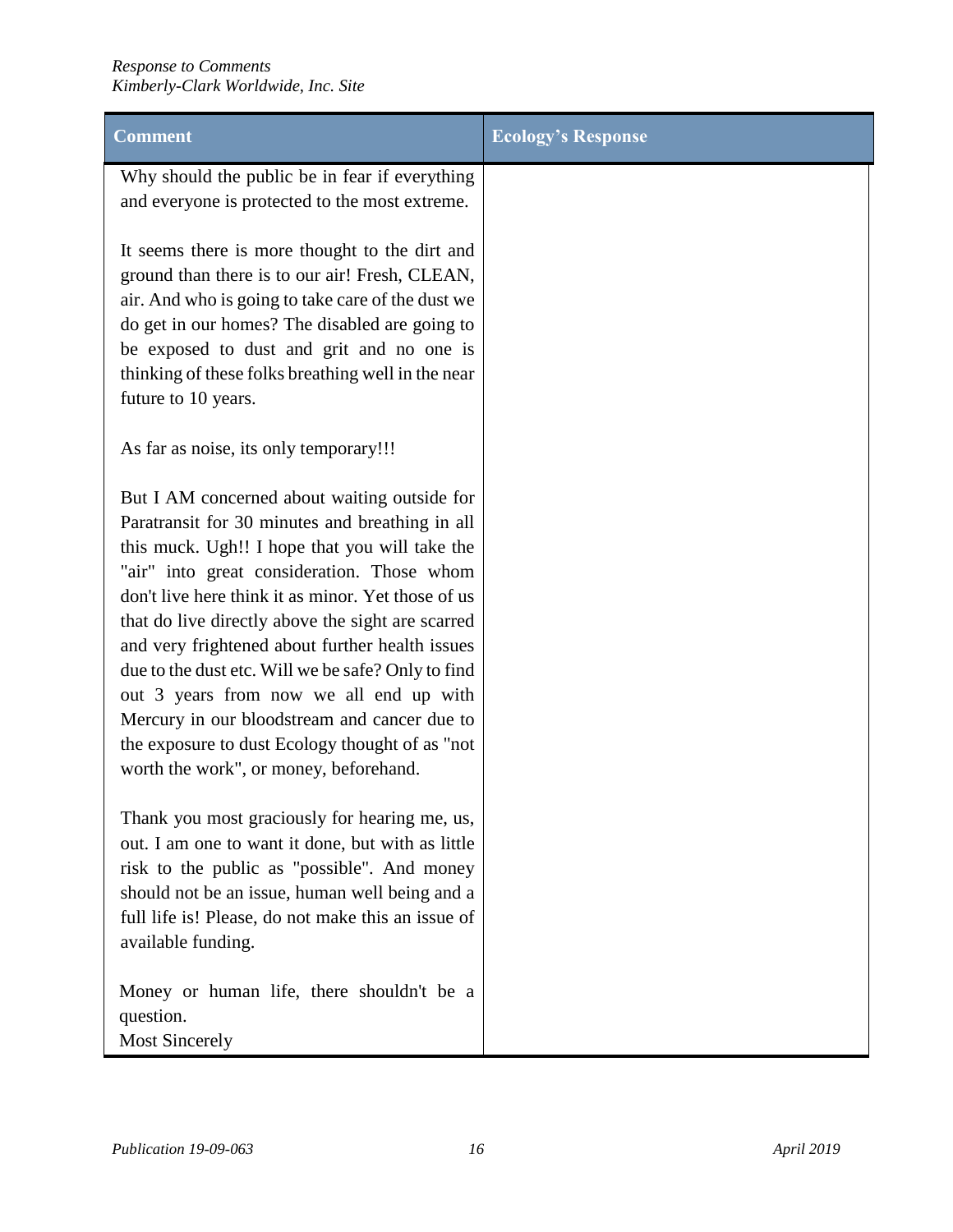#### *2. Contaminant discharge*

Responses included in this category relate to comments about Site contamination.

| <b>Comment</b>                                 | <b>Ecology's Response</b>                         |
|------------------------------------------------|---------------------------------------------------|
| Commenter I-2                                  | Kimberly-Clark Worldwide, Inc. is a cleanup       |
| I worked at Scott Paper during the summers of  | site that is located on the former paper mill     |
| 66-68 while attending UW. For much of this     | property. Impacts from mercury contamination      |
| time, I was a go-fer in the instrument         | will be considered and addressed as needed        |
| maintenance crew in the pulp mill. I know that | under the 2016 East Waterway Agreed Order.        |
| there is mercury contamination in the bay in   | More information is available on the East         |
| front of the site because we used liquid       | Waterway project webpage:                         |
| mercury in steam pressure gauges in the boiler | https://fortress.wa.gov/ecy/gsp/Sitepage.aspx?csi |
| house. Every once in an while, an over-        | $d = 4297$                                        |
| pressure would blow the mercury out onto the   |                                                   |
| floor where it was flushed down the surface    |                                                   |
| water runoff pipes and into the bay. We would  |                                                   |
| then fetch a pint or two from a stock room and |                                                   |
| re-fill the gauge. We always kept several      |                                                   |
| gallons of mercury in stock for this purpose.  |                                                   |

#### *3. Historical land use and cultural preservation*

Responses included in this category relate to comments about pre-industrial land use and preservation of culturally-significant artifacts.

| Comment                                          | <b>Ecology's Response</b>                        |
|--------------------------------------------------|--------------------------------------------------|
| Commenter T-1                                    | A cultural resources discovery plan has been     |
| (SEPA comment sent to City of Everett and        | developed that will guide the response during    |
| Ecology)                                         | construction. We have identified sensitive areas |
|                                                  | on the site that will help to inform when an     |
| We have reviewed the project listed above. It is | archeologist should be on site to monitor        |
| no more than 50 feet from SN629; a site where    | construction activities.                         |
| historic dredged materials were found to         |                                                  |
| contain a dacite core and fire modified rock.    | The depth of discovery was determined to be 6.5  |
| We find this to really be part of a larger       | feet (not 2 feet) below the surface, correcting  |
| context of the Kimberly Clark site in            | unit-of-measure of "feet" and "meters". Two      |
| understanding how the mill interacted with       | meters equals 6.5 feet). No additional work is   |
| pre-historic sites that were there before it.    | planned for the area of discovery.               |
|                                                  |                                                  |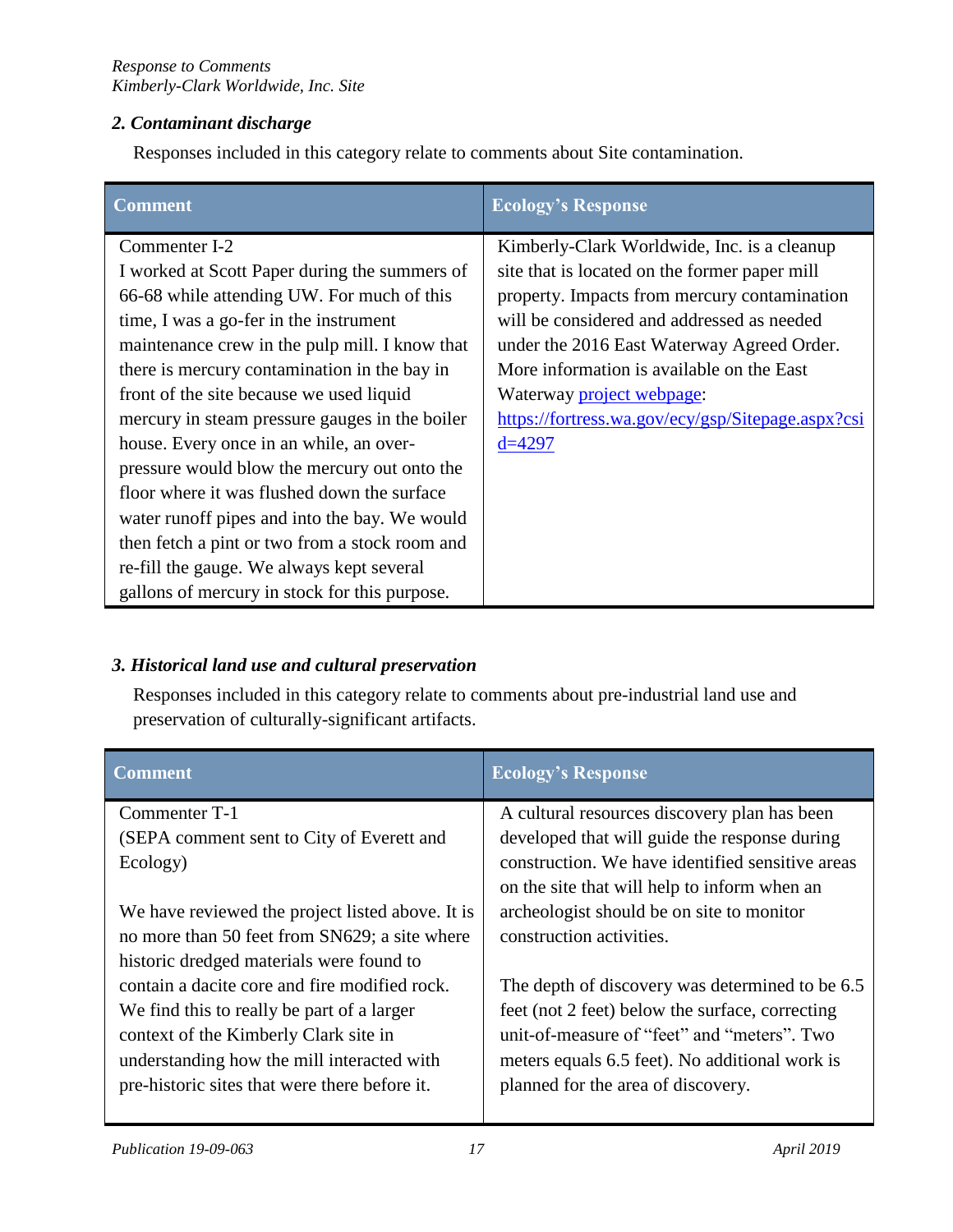| <b>Comment</b>                                                                                                                                                                                                                                                                                                                                                                                                                                                | <b>Ecology's Response</b>                                                                                                                                                                                                                                                                                                                                                                                                                                                                                                                                                                                                                                                                                                                                   |
|---------------------------------------------------------------------------------------------------------------------------------------------------------------------------------------------------------------------------------------------------------------------------------------------------------------------------------------------------------------------------------------------------------------------------------------------------------------|-------------------------------------------------------------------------------------------------------------------------------------------------------------------------------------------------------------------------------------------------------------------------------------------------------------------------------------------------------------------------------------------------------------------------------------------------------------------------------------------------------------------------------------------------------------------------------------------------------------------------------------------------------------------------------------------------------------------------------------------------------------|
| However, with the project at hand, since the<br>discoveries previously were in disturbed<br>context 2 fbs (feet below surface) we would<br>either recommend a detailed monitoring plan<br>and/or archaeological survey between 1-3 feet<br>with mechanical methods (boring, etc.).<br>We look forward to DAHP's comments and<br>would request notification of fieldwork.<br>Kerry Lyste<br>THPO/GIS Database Administrator;<br>Stillaguamish Tribe of Indians | Prior to initiating the previous Upland Area<br>interim action, a professional archaeologist<br>prepared an Archaeological Resource<br>Assessment for the Upland Area (SWCA,<br>2013a) and a Cultural Resources Monitoring and<br>Discovery Plan (M&D Plan; SWCA, 2013b)<br>specific to the Upland Area interim actions. The<br>assessment mapped, based on readily available<br>information, estimated probabilities for areas of<br>native soil within the Upland Area to contain<br>significant Native American archaeological<br>materials (low, medium, high probability); the<br>overlying fill materials would not contain such<br>materials.                                                                                                        |
|                                                                                                                                                                                                                                                                                                                                                                                                                                                               | While the M&D Plan identifies the prior interim<br>action areas, its monitoring and communication<br>protocols remain applicable to the current<br>interim action activities. The proposed interim<br>action excavation work will be conducted in<br>accordance with the archaeological monitoring<br>and communication protocols outlined in the<br>M&D Plan (SWCA, 2013b), which is available<br>on Ecology's Site webpage,<br>https://fortress.wa.gov/ecy/gsp/Sitepage.aspx?csi<br>$d = 2569$ .<br>Additionally, the 2018 Interim Action Workplan<br>guides how Ecology will engage with tribes on<br>the Puget Sound Initiative Baywide cleanup<br>work in Port Gardner Bay.<br>Ecology will notify you of initiation of<br>fieldwork for this project. |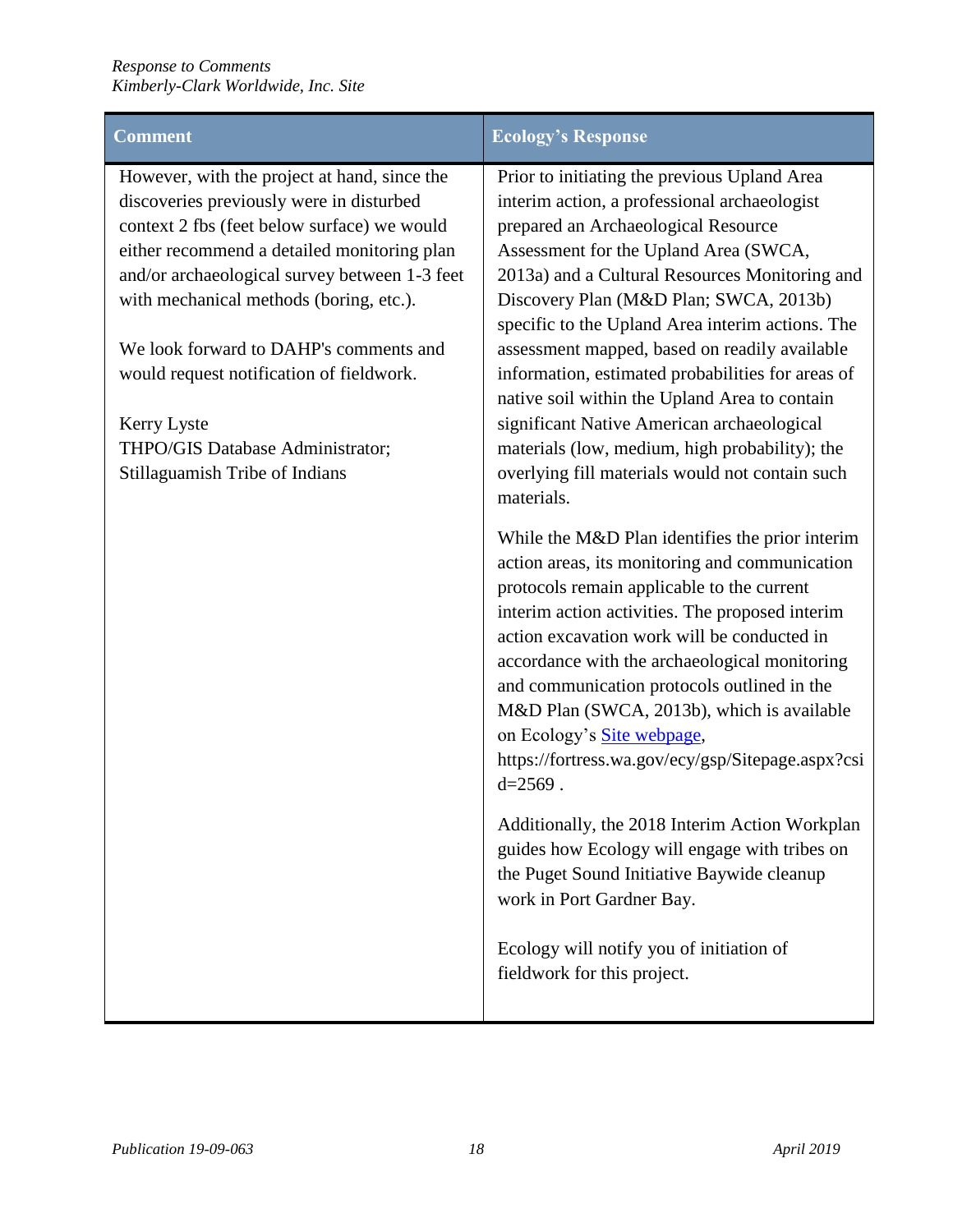# Explanatory Figures



Figure 1. Port Gardner baywide area cleanup sites under the Puget Sound Initiative.